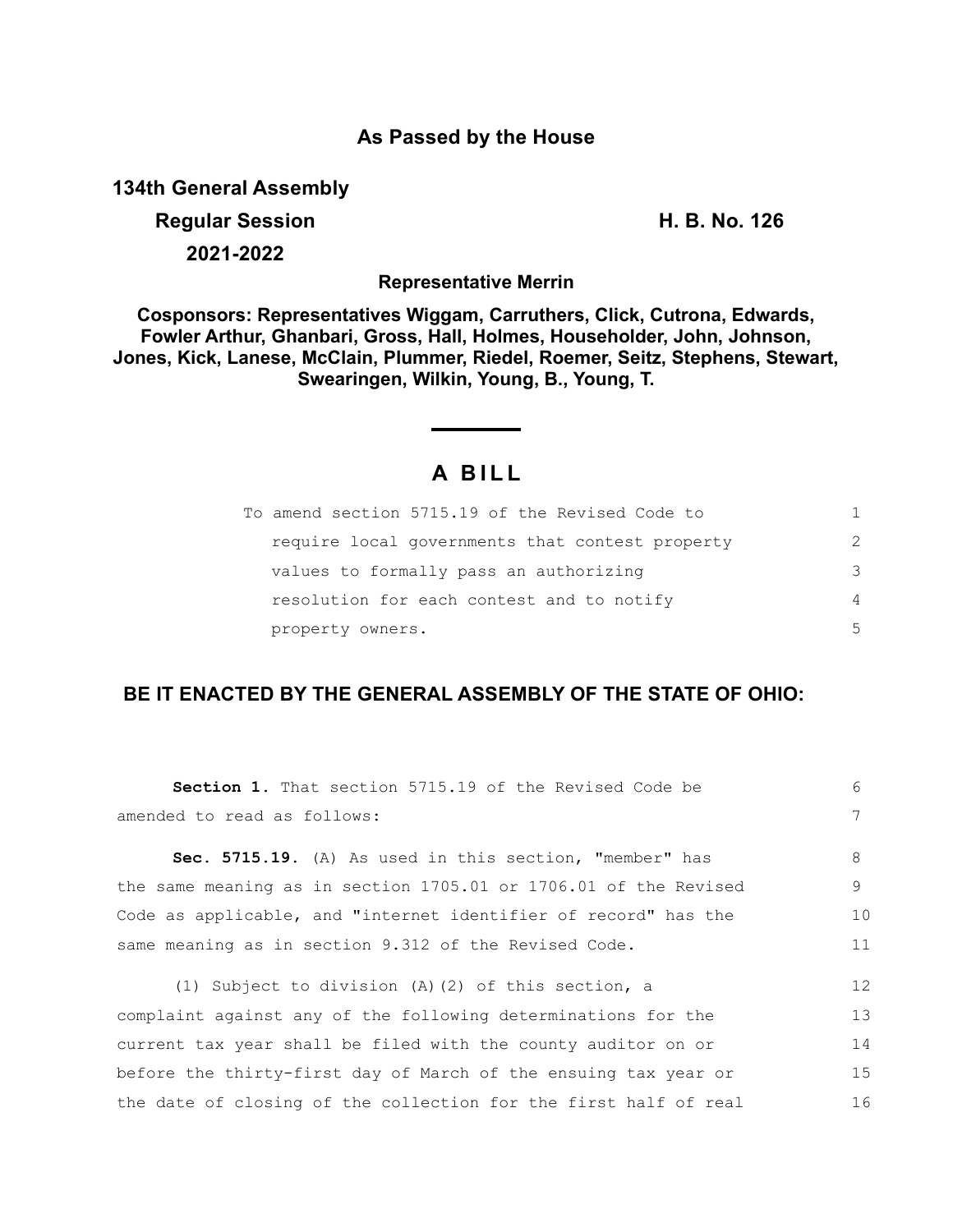| and public utility property taxes for the current tax year,      |    |
|------------------------------------------------------------------|----|
| whichever is later:                                              | 18 |
| (a) Any classification made under section 5713.041 of the        | 19 |
| Revised Code;                                                    | 20 |
| (b) Any determination made under section 5713.32 or              | 21 |
| 5713.35 of the Revised Code;                                     | 22 |
| (c) Any recoupment charge levied under section 5713.35 of        | 23 |
| the Revised Code;                                                | 24 |
| (d) The determination of the total valuation or assessment       | 25 |
| of any parcel that appears on the tax list, except parcels       | 26 |
| assessed by the tax commissioner pursuant to section 5727.06 of  | 27 |
| the Revised Code;                                                | 28 |
| (e) The determination of the total valuation of any parcel       | 29 |
| that appears on the agricultural land tax list, except parcels   |    |
| assessed by the tax commissioner pursuant to section 5727.06 of  |    |
| the Revised Code;                                                |    |
| (f) Any determination made under division (A) of section         | 33 |
| 319.302 of the Revised Code.                                     | 34 |
| If such a complaint is filed by mail or certified mail,          | 35 |
| the date of the United States postmark placed on the envelope or | 36 |
| sender's receipt by the postal service shall be treated as the   | 37 |
| date of filing. A private meter postmark on an envelope is not a | 38 |
| valid postmark for purposes of establishing the filing date.     | 39 |
| Any person owning taxable real property in the county or         | 40 |
| in a taxing district with territory in the county; such a        | 41 |
| person's spouse; an individual who is retained by such a person  |    |
| and who holds a designation from a professional assessment       | 43 |
| organization, such as the institute for professionals in         | 44 |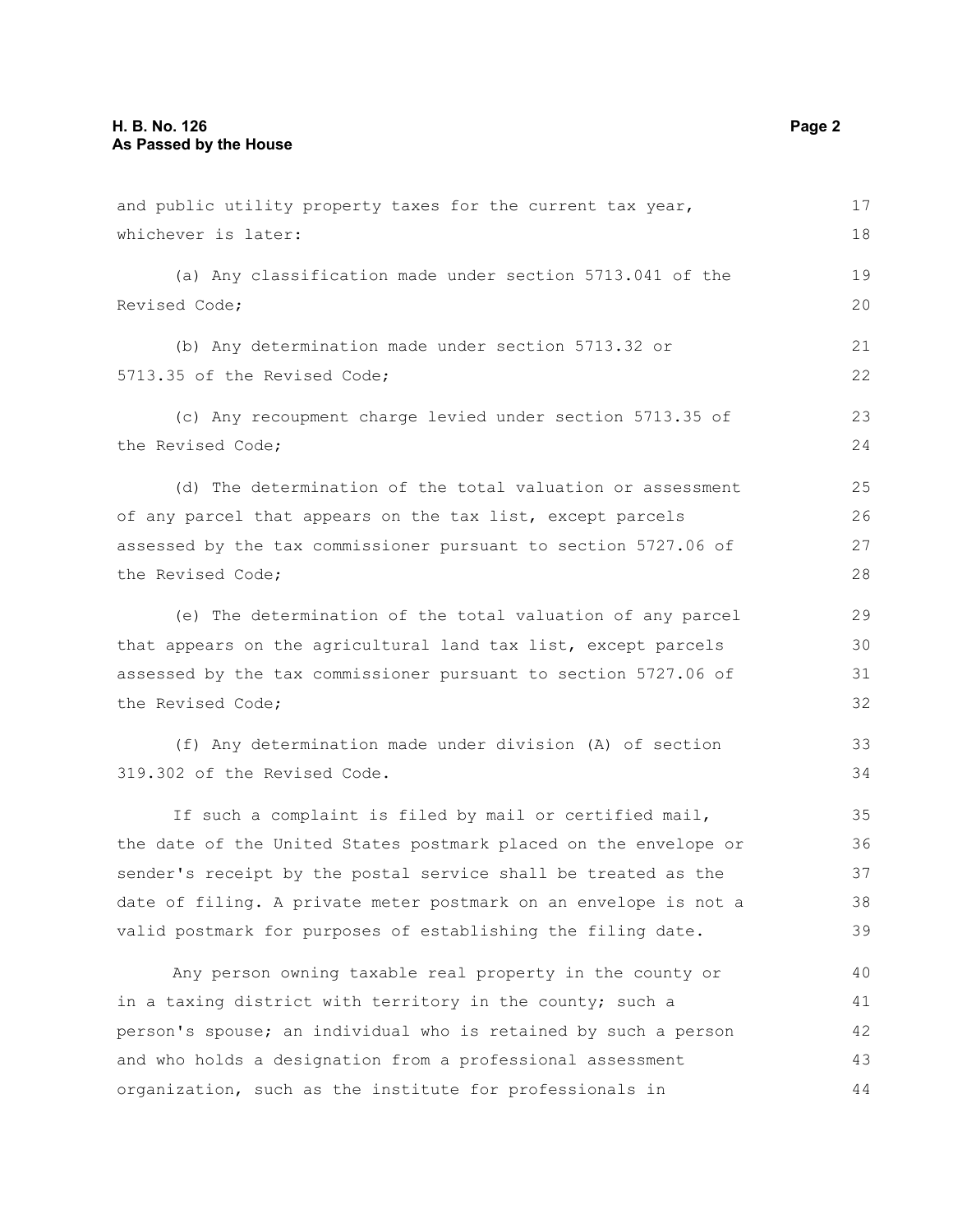#### **H. B. No. 126** Page 3 **As Passed by the House**

taxation, the national council of property taxation, or the international association of assessing officers; a public accountant who holds a permit under section 4701.10 of the Revised Code, a general or residential real estate appraiser licensed or certified under Chapter 4763. of the Revised Code, or a real estate broker licensed under Chapter 4735. of the Revised Code, who is retained by such a person; if the person is a firm, company, association, partnership, limited liability company, or corporation, an officer, a salaried employee, a partner, or a member of that person; if the person is a trust, a trustee of the trust; the board of county commissioners; the prosecuting attorney or treasurer of the county; the board of township trustees of any township with territory within the county; the board of education of any school district with any territory in the county; or the mayor or legislative authority of any municipal corporation with any territory in the county may file such a complaint regarding any such determination affecting any real property in the county, except that a person owning taxable real property in another county may file such a complaint only with regard to any such determination affecting real property in the county that is located in the same taxing district as that person's real property is located. The county auditor shall present to the county board of revision all complaints filed with the auditor. 45 46 47 48 49 50 51 52 53 54 55 56 57 58 59  $60$ 61 62 63 64 65 66 67 68

(2) As used in division (A)(2) of this section, "interim period" means, for each county, the tax year to which section 5715.24 of the Revised Code applies and each subsequent tax year until the tax year in which that section applies again. 69 70 71 72

No person, board, or officer shall file a complaint against the valuation or assessment of any parcel that appears on the tax list if it filed a complaint against the valuation or 73 74 75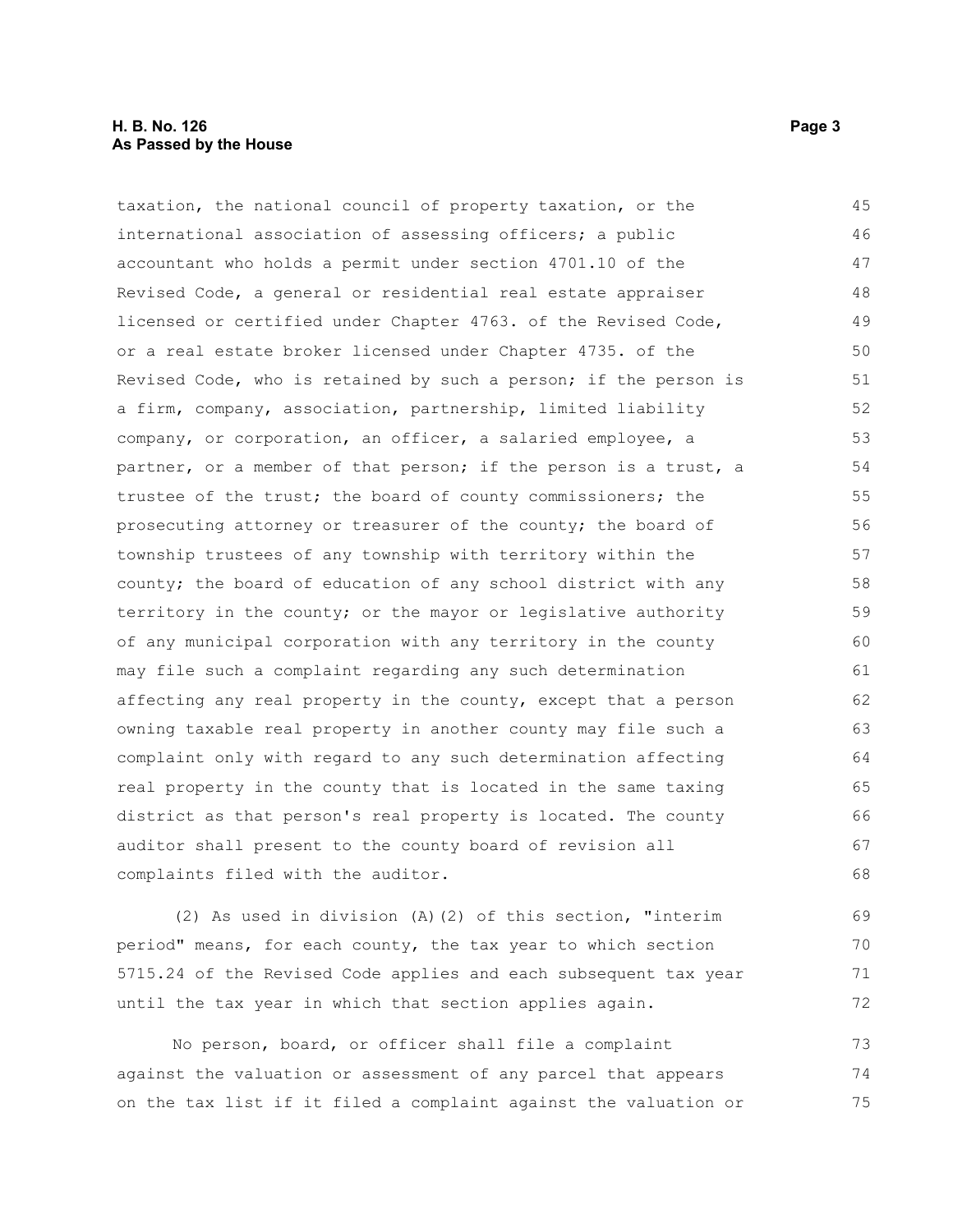assessment of that parcel for any prior tax year in the same interim period, unless the person, board, or officer alleges that the valuation or assessment should be changed due to one or more of the following circumstances that occurred after the tax lien date for the tax year for which the prior complaint was filed and that the circumstances were not taken into consideration with respect to the prior complaint: 76 77 78 79 80 81 82

(a) The property was sold in an arm's length transaction, as described in section 5713.03 of the Revised Code; 83 84

- (b) The property lost value due to some casualty;
- (c) Substantial improvement was added to the property;

(d) An increase or decrease of at least fifteen per cent in the property's occupancy has had a substantial economic impact on the property. 87 88 89

(3) If a county board of revision, the board of tax appeals, or any court dismisses a complaint filed under this section or section 5715.13 of the Revised Code for the reason that the act of filing the complaint was the unauthorized practice of law or the person filing the complaint was engaged in the unauthorized practice of law, the party affected by a decrease in valuation or the party's agent, or the person owning taxable real property in the county or in a taxing district with territory in the county, may refile the complaint, notwithstanding division (A)(2) of this section. 90 91 92 93 94 95 96 97 98 99

(4)(a) No complaint filed under this section or section 5715.13 of the Revised Code shall be dismissed for the reason that the complaint fails to accurately identify the owner of the property that is the subject of the complaint. 100 101 102 103

(b) If a complaint fails to accurately identify the owner 104

85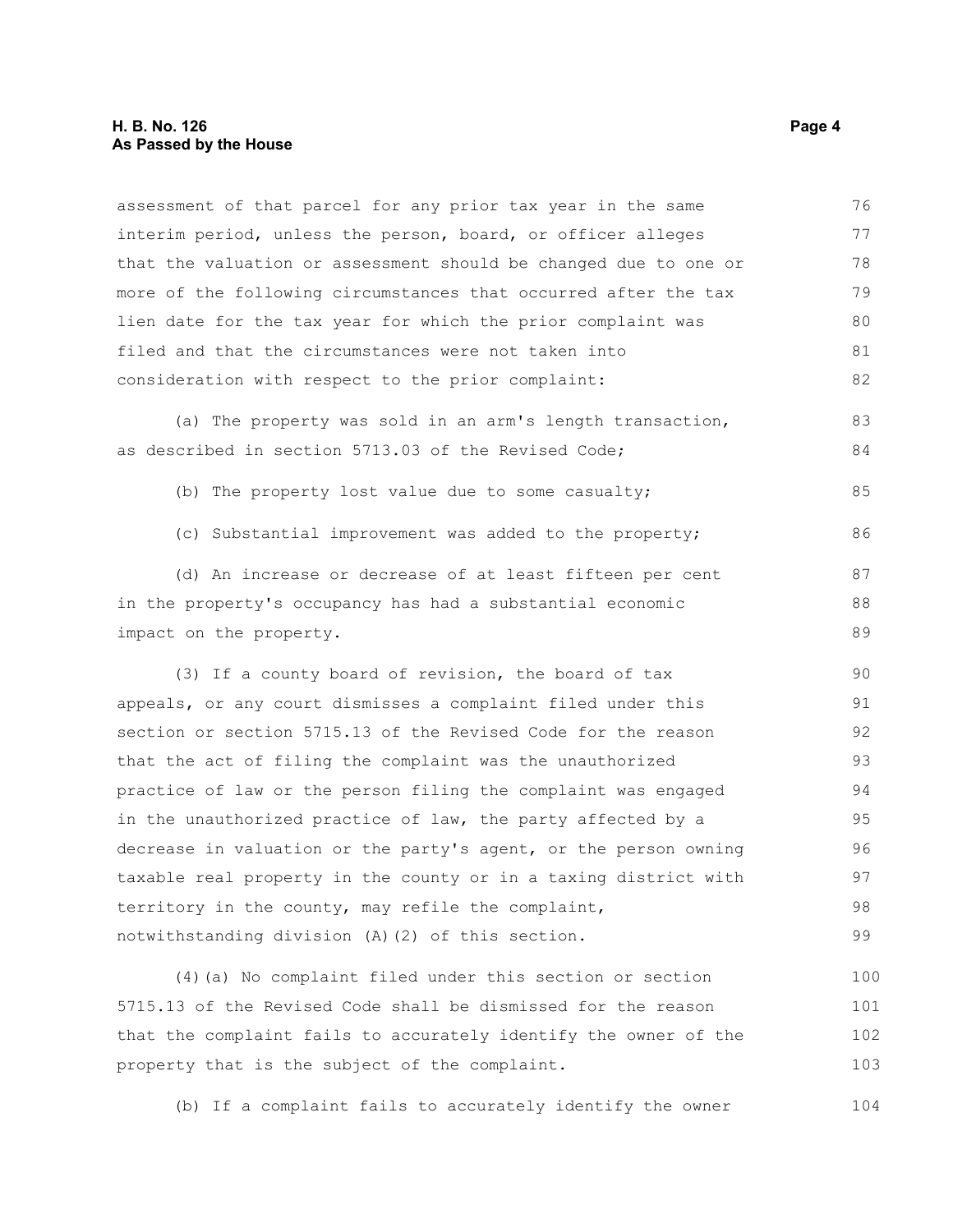of the property that is the subject of the complaint, the board of revision shall exercise due diligence to ensure the correct property owner is notified as required by divisions (B) and (C) of this section. 105 106 107 108

(5) Notwithstanding division (A)(2) of this section, a person, board, or officer may file a complaint against the valuation or assessment of any parcel that appears on the tax list if it filed a complaint against the valuation or assessment of that parcel for any prior tax year in the same interim period if the person, board, or officer withdrew the complaint before the complaint was heard by the board.

(6) A board of county commissioners, a board of township trustees, the board of education of a school district, or the mayor or legislative authority of a municipal corporation may not file a complaint or a counterclaim to a complaint under this section with respect to property the political subdivision does not own unless the board or legislative authority or, in the case of a mayor, the legislative authority of the municipal corporation first adopts a resolution authorizing the filing of the complaint or counterclaim at a public meeting of the board or legislative authority. The resolution shall include all of the following information: 116 117 118 119 120 121 122 123 124 125 126

(a) Identification of the parcel or parcels that are the subject of the complaint or counterclaim by street address, if available from online records of the county auditor, and by permanent parcel number; 127 128 129 130

(b) The name of at least one of the record owners of the parcel or parcels; 131 132

(c) If the resolution authorizes the filing of a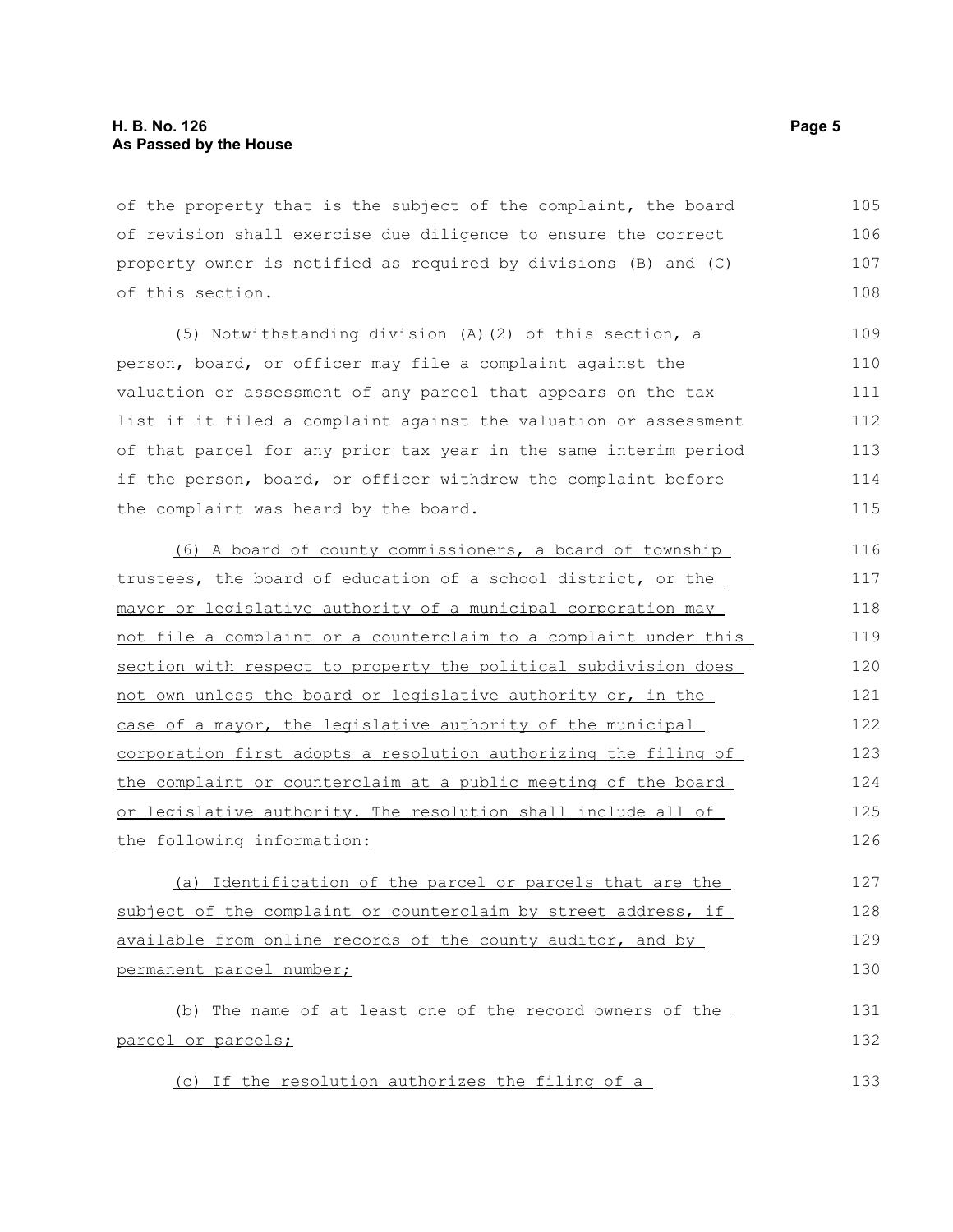| complaint, the basis for the complaint under divisions $(A)$ $(1)$ $(a)$ |     |
|--------------------------------------------------------------------------|-----|
| to (f) of this section relative to each parcel identified in the         |     |
| resolution.                                                              | 136 |
| A board or legislative authority shall not adopt a                       | 137 |
| resolution required under division (A) (6) of this section that          | 138 |
| identifies more than one parcel under division (A) (6) (a) of this       | 139 |
| section, except that a single resolution may identify more than          | 140 |
| one parcel under that division if each parcel has the same               | 141 |
| record owner or the same record owners, as applicable. Such a            | 142 |
| resolution shall not include any other matter and shall be               | 143 |
| adopted by a separate vote from the question of whether to adopt         | 144 |
| any other resolution except another resolution under division            | 145 |
| (A) (6) of this section.                                                 | 146 |
| Before adopting a resolution required by division $(A)$ $(6)$            | 147 |
| of this section, the board or legislative authority shall mail a         | 148 |
| written notice to at least one of the record owners of the               | 149 |
| parcel or parcels identified in the resolution stating the               | 150 |
| intent of the board or legislative authority in adopting the             | 151 |
| resolution, the proposed date of adoption, and, if the                   | 152 |
| resolution is to authorize the filing of a complaint, the basis          | 153 |
| for the complaint under divisions (A)(1)(a) to (f) of this               | 154 |
| section relative to each parcel identified in the resolution.            | 155 |
| The notice shall be sent by certified mail to the last known             | 156 |
| tax-mailing address of at least one of the record owners and, if         | 157 |
| different from that tax-mailing address, to the street address           | 158 |
| of the parcel or parcels identified in the resolution.                   | 159 |
| Alternatively, if the board has record of an internet identifier         | 160 |
| of record associated with at least one of the record owners, the         | 161 |
| board may send the notice by ordinary mail and by that internet          | 162 |
| identifier of record of the time and place the resolution will           | 163 |
| be heard. The notice shall be postmarked at least fourteen               | 164 |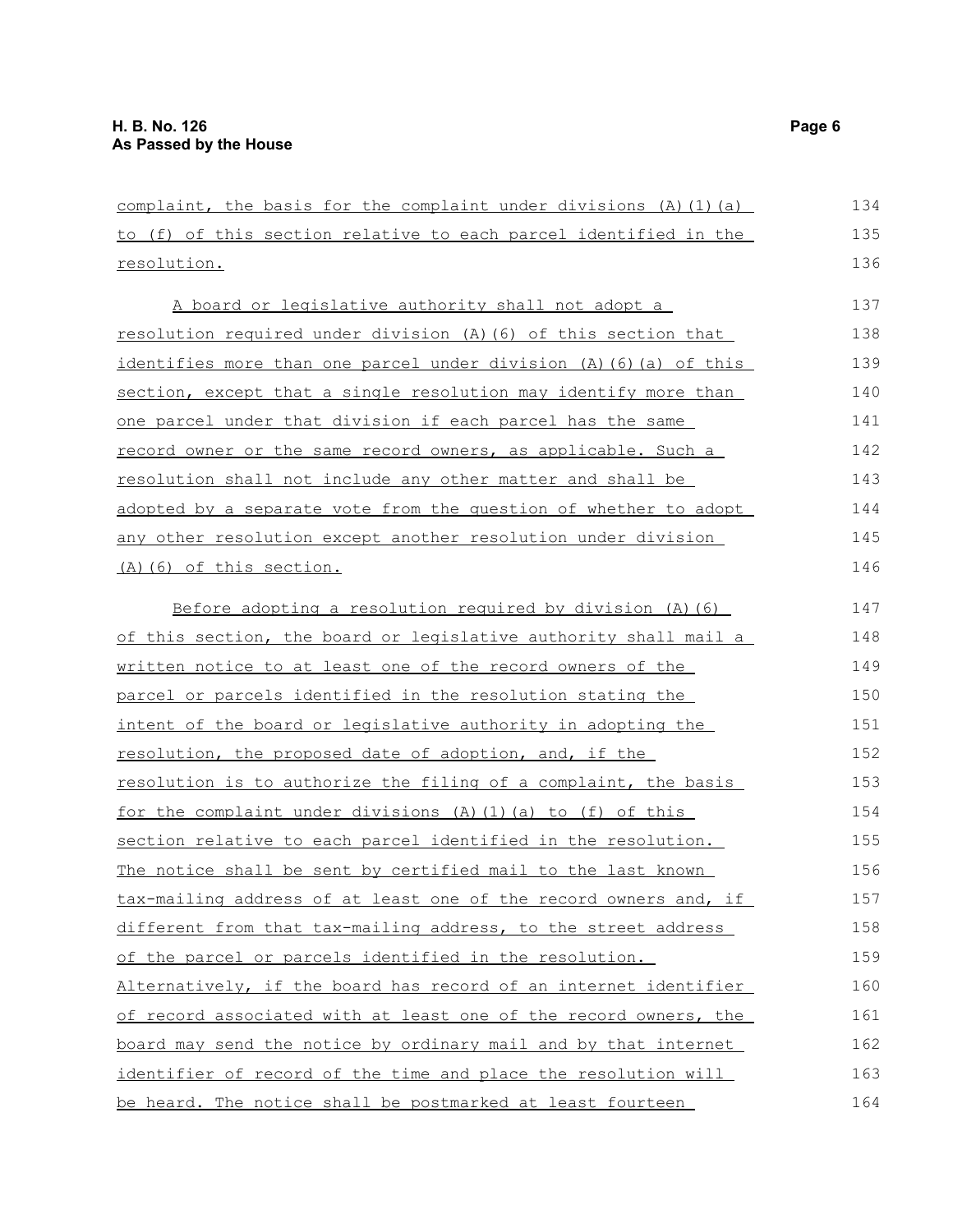| calendar days before the board or legislative authority adopts   |     |
|------------------------------------------------------------------|-----|
| the resolution.                                                  | 166 |
| A board of revision has jurisdiction to consider a               | 167 |
| complaint or counterclaim filed pursuant to a resolution adopted | 168 |
| under division (A) (6) of this section only if the board, mayor, | 169 |
| or legislative authority causes the resolution to be certified   | 170 |
| to the board of revision within thirty days after the last date  | 171 |
| such a complaint or counterclaim could be filed. The failure to  | 172 |
| accurately identify the street address or the name of the record | 173 |
| owners of the parcel in the resolution shall not invalidate the  | 174 |
| resolution nor be a cause for dismissal of the complaint or      | 175 |
| counterclaim.                                                    | 176 |
| (7) A complaint form prescribed by a board of revision or        | 177 |
| the tax commissioner for the purpose of this section shall       | 178 |
| include a box that a board, mayor, or legislative authority,     | 179 |
| when filing a complaint or counterclaim, must check indicating   | 180 |
| that a resolution authorizing the complaint was adopted in       | 181 |
| accordance with division (A) (6) of this section and that notice | 182 |
| was provided before adoption of the resolution to at least one   | 183 |
| of the record owners of the property that is the subject of the  | 184 |
| complaint or counterclaim.                                       | 185 |
| (B) Within thirty days after the last date such complaints       | 186 |
| may be filed, the auditor shall give notice of each complaint in | 187 |
| which the stated amount of overvaluation, undervaluation,        | 188 |
| discriminatory valuation, illegal valuation, or incorrect        | 189 |
| determination is at least seventeen thousand five hundred        | 190 |
| dollars to each property owner whose property is the subject of  | 191 |
| the complaint, if the complaint was not filed by the owner or    | 192 |
| the owner's spouse, and to each board of education whose school  | 193 |
| district may be affected by the complaint. For the purpose of    | 194 |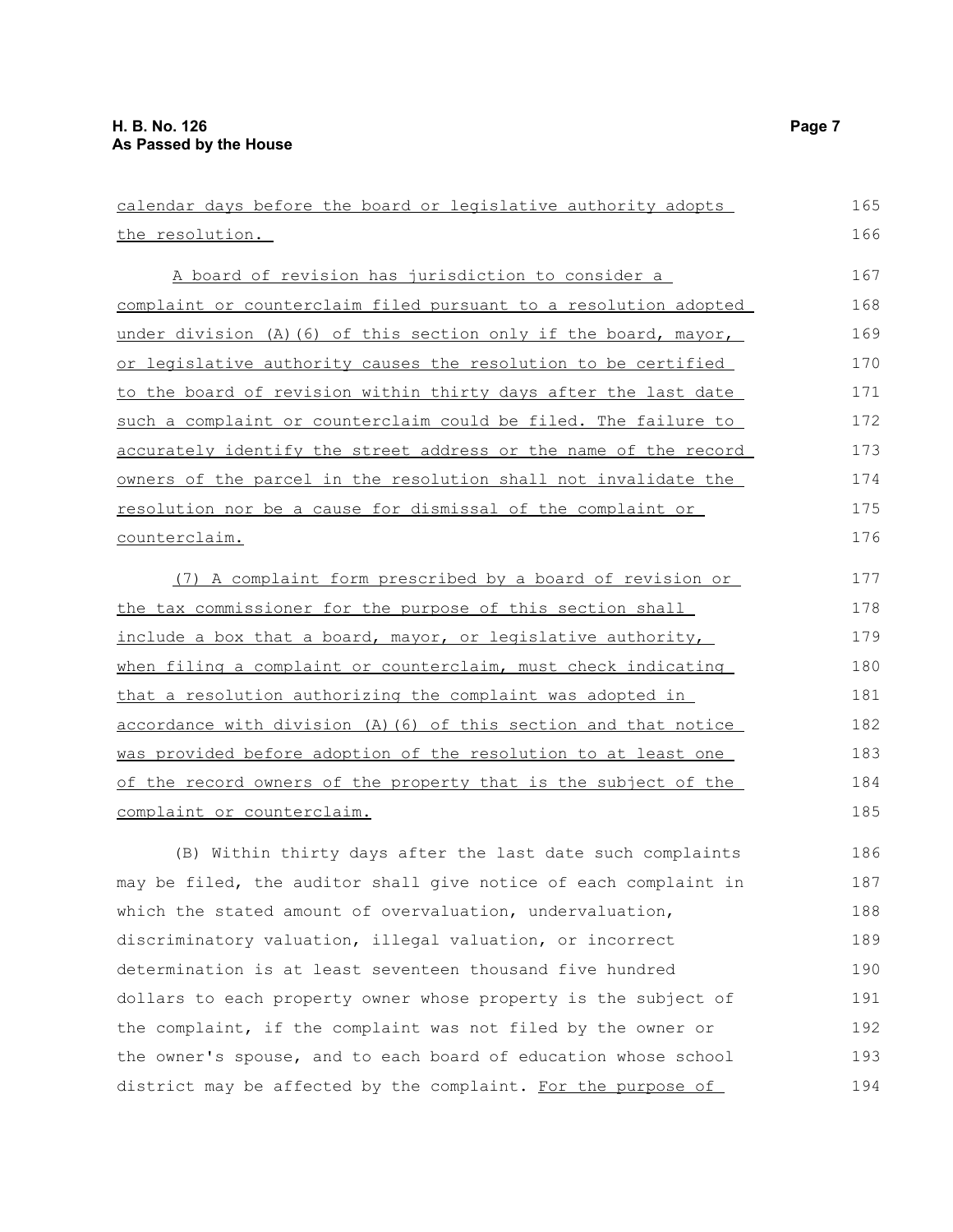| this division, separate complaints filed with respect to parcels | 195 |
|------------------------------------------------------------------|-----|
| which together form an economic unit shall be treated as if the  |     |
| parcels were included on a single complaint. As used in this     | 197 |
| division, "economic unit" means property comprised of multiple   | 198 |
| parcels that is united by an economic function such that it will | 199 |
| normally be sold as a single property. An economic unit may be   | 200 |
| comprised of parcels that are neither contiguous nor owned by    | 201 |
| the same owner, but the parcels must be managed and operated on  | 202 |
| a unitary basis and each parcel must make a positive             | 203 |
| contribution to the operation of the unit.                       | 204 |
| Within thirty days after receiving such notice, a board of       | 205 |
| education; a property owner; the owner's spouse; an individual   | 206 |
| who is retained by such an owner and who holds a designation     | 207 |
| from a professional assessment organization, such as the         | 208 |
| institute for professionals in taxation, the national council of | 209 |
| property taxation, or the international association of assessing | 210 |
| officers; a public accountant who holds a permit under section   | 211 |
| 4701.10 of the Revised Code, a general or residential real       | 212 |
| estate appraiser licensed or certified under Chapter 4763. of    | 213 |
| the Revised Code, or a real estate broker licensed under Chapter | 214 |
| 4735. of the Revised Code, who is retained by such a person; or, | 215 |
| if the property owner is a firm, company, association,           | 216 |
| partnership, limited liability company, corporation, or trust,   | 217 |
| an officer, a salaried employee, a partner, a member, or trustee | 218 |
| of that property owner, may file a complaint in support of or    | 219 |
| objecting to the amount of alleged overvaluation,                | 220 |
| undervaluation, discriminatory valuation, illegal valuation, or  | 221 |
| incorrect determination stated in a previously filed complaint   | 222 |
| or objecting to the current valuation. Upon the filing of a      |     |
| complaint under this division, the board of education or the     | 224 |
| property owner shall be made a party to the action.              | 225 |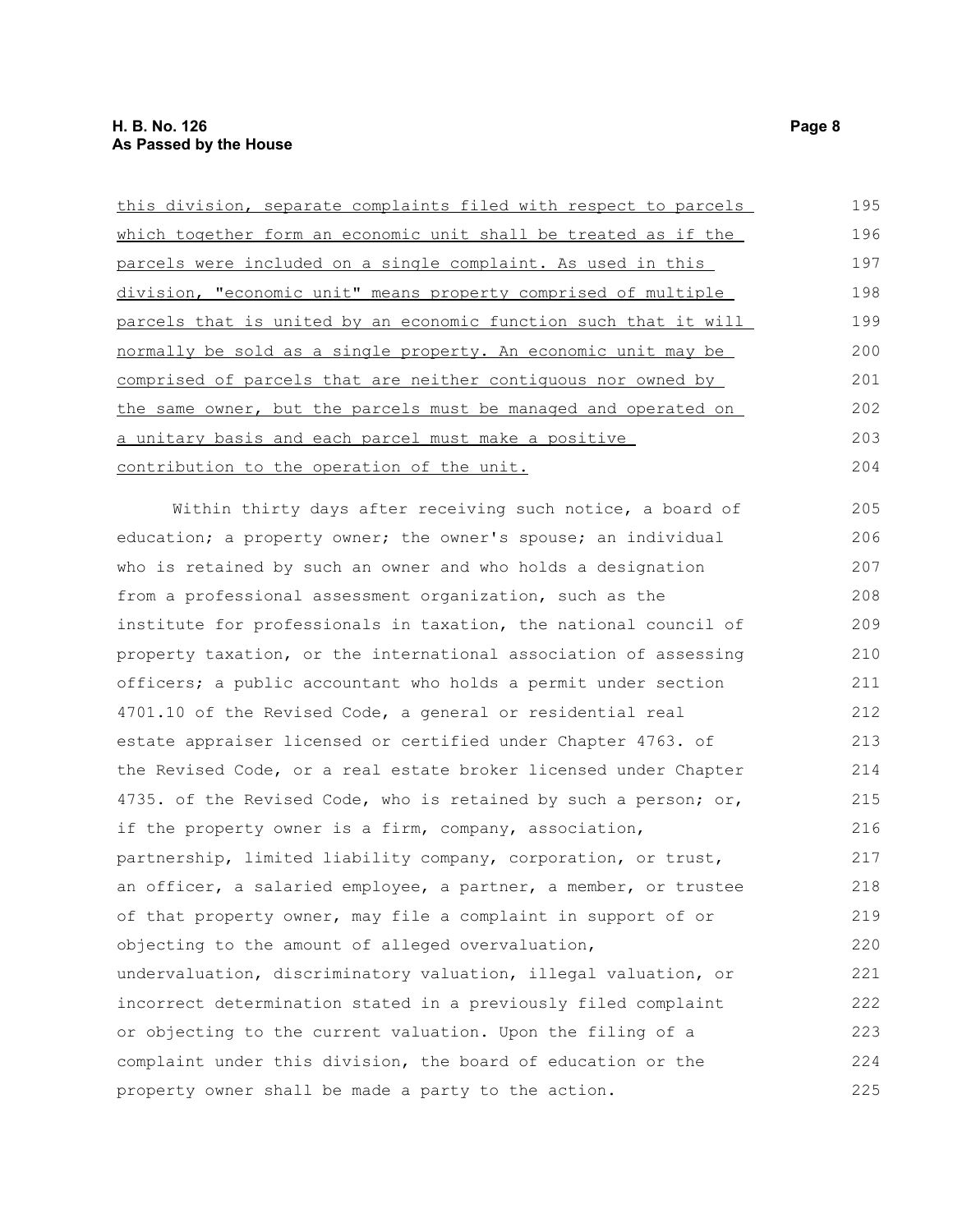#### **H. B. No. 126 Page 9 As Passed by the House**

(C) Each board of revision shall notify any complainant and also the property owner, if the property owner's address is known, when a complaint is filed by one other than the property owner, not less than ten days prior to the hearing, either by certified mail or, if the board has record of an internet identifier of record associated with the owner, by ordinary mail and by that internet identifier of record of the time and place the same will be heard. The board of revision shall hear and render its decision on a complaint within one hundred eighty days after the last day a complaint may be filed with the board under division (A)(1) of this section or, if a complaint is filed within thirty days after receiving notice from the auditor as provided in division (B) of this section, within one hundred eighty days after such filing. 226 227 228 229 230 231 232 233 234 235 236 237 238 239

(D) The determination of any such complaint shall relate back to the date when the lien for taxes or recoupment charges for the current year attached or the date as of which liability for such year was determined. Liability for taxes and recoupment charges for such year and each succeeding year until the complaint is finally determined and for any penalty and interest for nonpayment thereof within the time required by law shall be based upon the determination, valuation, or assessment as finally determined. Each complaint shall state the amount of overvaluation, undervaluation, discriminatory valuation, illegal valuation, or incorrect classification or determination upon which the complaint is based. The treasurer shall accept any amount tendered as taxes or recoupment charge upon property concerning which a complaint is then pending, computed upon the claimed valuation as set forth in the complaint. If a complaint filed under this section for the current year is not determined by the board within the time prescribed for such determination, 240 241 242 243 244 245 246 247 248 249 250 251 252 253 254 255 256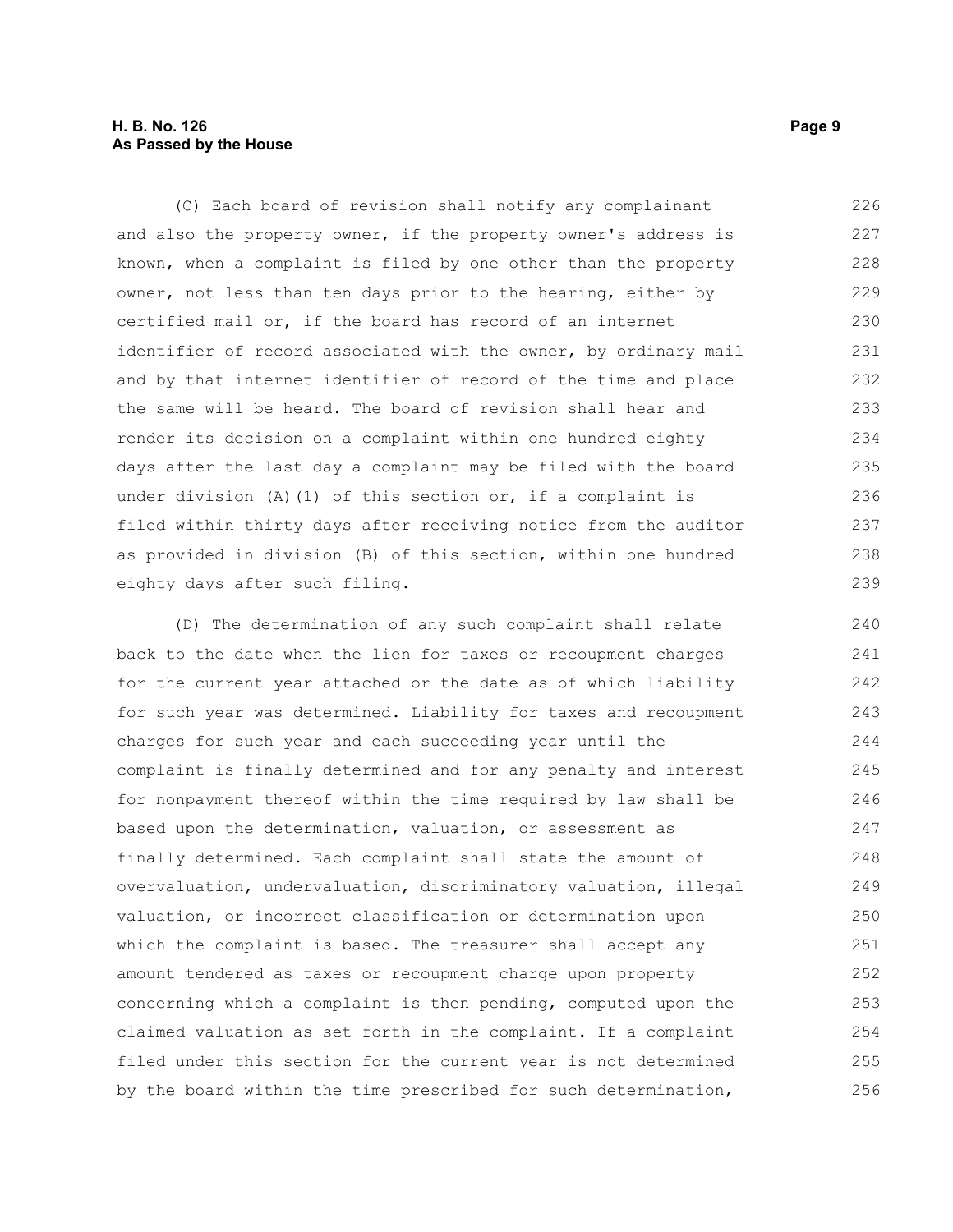#### **H. B. No. 126 Page 10 As Passed by the House**

the complaint and any proceedings in relation thereto shall be continued by the board as a valid complaint for any ensuing year until such complaint is finally determined by the board or upon any appeal from a decision of the board. In such case, the original complaint shall continue in effect without further filing by the original taxpayer, the original taxpayer's assignee, or any other person or entity authorized to file a complaint under this section. 257 258 259 260 261 262 263 264

(E) If a taxpayer files a complaint as to the classification, valuation, assessment, or any determination affecting the taxpayer's own property and tenders less than the full amount of taxes or recoupment charges as finally determined, an interest charge shall accrue as follows: 265 266 267 268 269

(1) If the amount finally determined is less than the amount billed but more than the amount tendered, the taxpayer shall pay interest at the rate per annum prescribed by section 5703.47 of the Revised Code, computed from the date that the taxes were due on the difference between the amount finally determined and the amount tendered. This interest charge shall be in lieu of any penalty or interest charge under section 323.121 of the Revised Code unless the taxpayer failed to file a complaint and tender an amount as taxes or recoupment charges within the time required by this section, in which case section 323.121 of the Revised Code applies. 270 271 272 273 274 275 276 277 278 279 280

(2) If the amount of taxes finally determined is equal to or greater than the amount billed and more than the amount tendered, the taxpayer shall pay interest at the rate prescribed by section 5703.47 of the Revised Code from the date the taxes were due on the difference between the amount finally determined and the amount tendered, such interest to be in lieu of any 281 282 283 284 285 286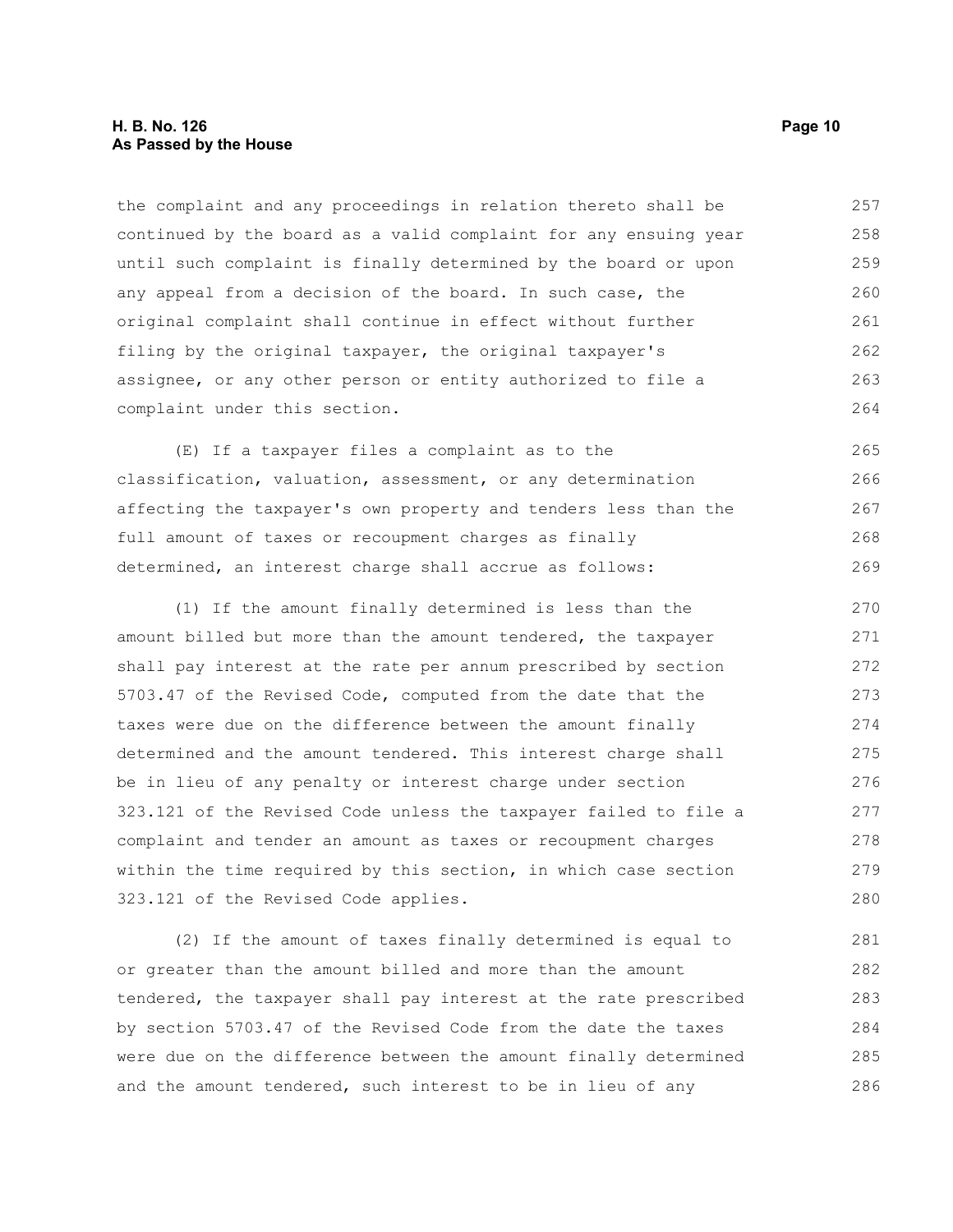#### **H. B. No. 126 Page 11 As Passed by the House**

interest charge but in addition to any penalty prescribed by section 323.121 of the Revised Code. 287 288

(F) Upon request of a complainant, the tax commissioner shall determine the common level of assessment of real property in the county for the year stated in the request that is not valued under section 5713.31 of the Revised Code, which common level of assessment shall be expressed as a percentage of true value and the common level of assessment of lands valued under such section, which common level of assessment shall also be expressed as a percentage of the current agricultural use value of such lands. Such determination shall be made on the basis of the most recent available sales ratio studies of the commissioner and such other factual data as the commissioner deems pertinent. 289 290 291 292 293 294 295 296 297 298 299 300

(G) A complainant shall provide to the board of revision all information or evidence within the complainant's knowledge or possession that affects the real property that is the subject of the complaint. A complainant who fails to provide such information or evidence is precluded from introducing it on appeal to the board of tax appeals or the court of common pleas, except that the board of tax appeals or court may admit and consider the evidence if the complainant shows good cause for the complainant's failure to provide the information or evidence to the board of revision.

(H) In case of the pendency of any proceeding in court based upon an alleged excessive, discriminatory, or illegal valuation or incorrect classification or determination, the taxpayer may tender to the treasurer an amount as taxes upon property computed upon the claimed valuation as set forth in the complaint to the court. The treasurer may accept the tender. If 311 312 313 314 315 316